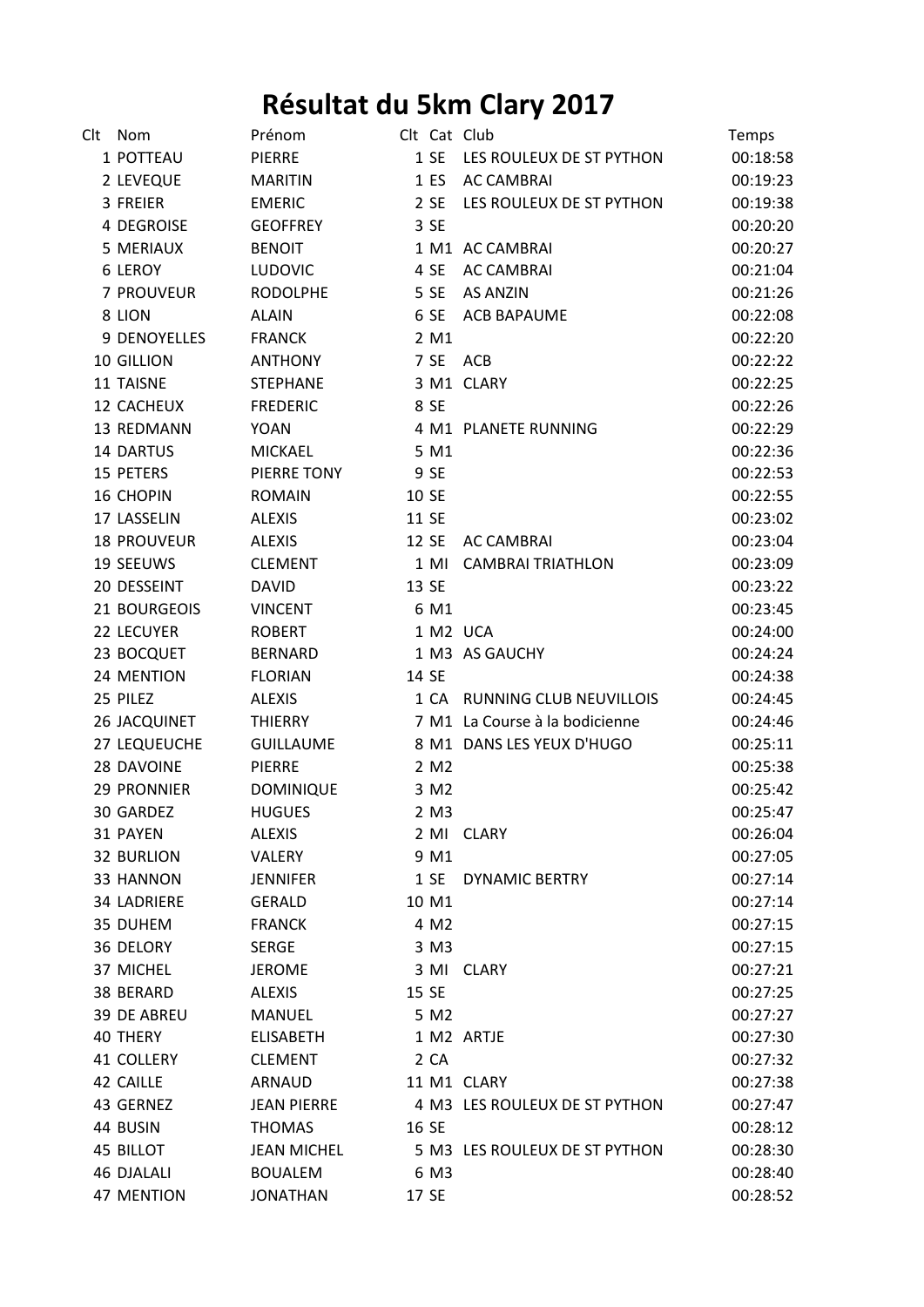| <b>48 COLLET</b>      | <b>FRANCOIS XAVIER</b> | 18 SE       | <b>CLARY</b>                  | 00:28:58 |
|-----------------------|------------------------|-------------|-------------------------------|----------|
| 49 GRESILLON          | <b>SYLVIE</b>          |             | 2 M2 RTT4C                    | 00:29:01 |
| 50 DUMONT             | <b>JUSTINE</b>         | 2 SE        | RED BAR / COSMOPOLITAN        | 00:29:08 |
| 51 LECOMTE            | <b>DANY</b>            |             | 12 M1 RUBEF QUIEVY            | 00:29:11 |
| 52 DAVOINE            | <b>JEAN BERNARD</b>    |             | 13 M1 RUBEF QUIEVY            | 00:29:21 |
| 53 TAINE              | <b>ALINE</b>           | 3 SE        | <b>DYNAMIC BERTRY</b>         | 00:29:21 |
| 54 PILEZ              | <b>VINCENT</b>         |             | 6 M2 RUNNING CLUB NEUVILLOIS  | 00:29:23 |
| 55 ANGOT              | <b>MARIE</b>           | 4 SE        |                               | 00:29:39 |
| 56 JAUMONT            | <b>PASCAL</b>          | 19 SE       | <b>CLARY</b>                  | 00:29:41 |
| 57 GILLERON           | <b>OLIVIER</b>         | 14 M1       |                               | 00:29:42 |
| 58 BARREUX            | VANESSA                | 5 SE        | <b>DYNAMIC BERTRY</b>         | 00:29:50 |
| 59 MENTION            | <b>EDDIE</b>           | 15 M1       |                               | 00:30:10 |
| 60 LEMAL              | LAETITIA               | 1 M1        |                               | 00:30:19 |
| 61 KUHN               | <b>FRANZ</b>           | 20 SE       |                               | 00:30:22 |
| <b>62 DUMONT</b>      | PASCAL                 | 16 M1       |                               | 00:30:34 |
| 63 PIGOT              | <b>LUDIVINE</b>        | 6 SE        |                               | 00:30:35 |
| 64 DELABRE            | <b>JEAN NOEL</b>       |             | 7 M3 LES ROULEUX DE ST PYTHON | 00:30:36 |
| <b>65 WANECQUE</b>    | <b>NICOLAS</b>         | 21 SE       |                               | 00:30:46 |
| 66 SALOT              | <b>ROMAIN</b>          | 22 SE       |                               | 00:30:50 |
| 67 LEFORT             | <b>MATHEO</b>          | 4 MI        | LES ROULEUX DE ST PYTHON      | 00:31:03 |
| <b>68 FRONVAL</b>     | AXEL                   | 5 MI        | DANS LES YEUX D'HUGO          | 00:31:10 |
| 69 GUMEZ              | <b>HUGO</b>            | 23 SE       | <b>CLARY</b>                  | 00:31:11 |
| 70 COTTEAU            | <b>QUENTIN</b>         | 24 SE       |                               | 00:31:12 |
| 71 COURBEZ            | <b>AURELIE</b>         | 7 SE        |                               | 00:31:21 |
| 72 MICHEL             | <b>LUCIE</b>           |             | 1 CA CLARY                    | 00:31:22 |
| 73 CLAISSE            | <b>JEAN CLAUDE</b>     | 7 M2        |                               | 00:31:33 |
| 74 TAISNE             | <b>PHILIPPE</b>        | 25 SE       | <b>CLARY</b>                  | 00:32:01 |
| 75 DECLERCQ           | <b>JUSTINE</b>         | 8 SE        |                               | 00:32:18 |
| 76 DARRAS             | <b>SOPHIE</b>          | 1 ES        |                               | 00:32:21 |
| 77 CANONNE            | <b>CECILE</b>          | 9 SE        |                               | 00:32:25 |
| 78 DAVOINE            | <b>SIMON</b>           | 2 ES        |                               | 00:32:33 |
| <b>79 TRIBOUILLOY</b> | <b>FREDERIC</b>        | 17 M1 CLARY |                               | 00:32:33 |
| 80 BASTIEN            | <b>ROLAND</b>          | 8 M3        |                               | 00:32:35 |
| 81 PLOUQUET           | <b>ELODIE</b>          | 10 SE       |                               | 00:32:42 |
| 82 LEGRIS             | <b>BENOIT</b>          | 18 M1       |                               | 00:32:47 |
| 83 DUMONT             | <b>DOMINIQUE</b>       | 19 M1       |                               | 00:32:48 |
| 84 DUCATEZ            | VALERIE                | 3 M2        |                               | 00:32:55 |
| 85 BRUET              | <b>FREDERIC</b>        | 20 M1       |                               | 00:32:58 |
| 86 MALEZIEUX          | <b>ALEX</b>            | $1$ JU      | <b>CLARY</b>                  | 00:32:59 |
| 87 DEPOULAIN          | <b>LEA</b>             | $1$ JU      |                               | 00:33:08 |
| 88 VALLEZ             | <b>MONIQUE</b>         | 1 M3 UCA    |                               | 00:33:10 |
| 89 SOUFFLET           | <b>MANON</b>           | 2 ES        |                               | 00:33:16 |
| 90 BOUTOILLE          | SEBASTIEN              | 21 M1       |                               | 00:33:16 |
| 91 DELACOURT          | <b>PHILIPPE</b>        | 8 M2        |                               | 00:33:17 |
| 92 LEFEBVRE           | <b>JORY</b>            | 22 M1       |                               | 00:33:18 |
| 93 SCHRYVE            | BERANGERE              |             | 2 M1 RUBEF QUIEVY             | 00:33:19 |
| 94 CHOTTEAU           | VALERIE                | 11 SE       |                               | 00:33:19 |
| 95 CHOTTEAU           | <b>FREDERIC</b>        | 23 M1       |                               | 00:33:22 |
| 96 CARDON             | ARNAUD                 | 26 SE       | <b>CLARY</b>                  | 00:33:24 |
| 97 DRUBAY             | <b>HERVE</b>           | 27 SE       | <b>CLARY</b>                  | 00:33:25 |